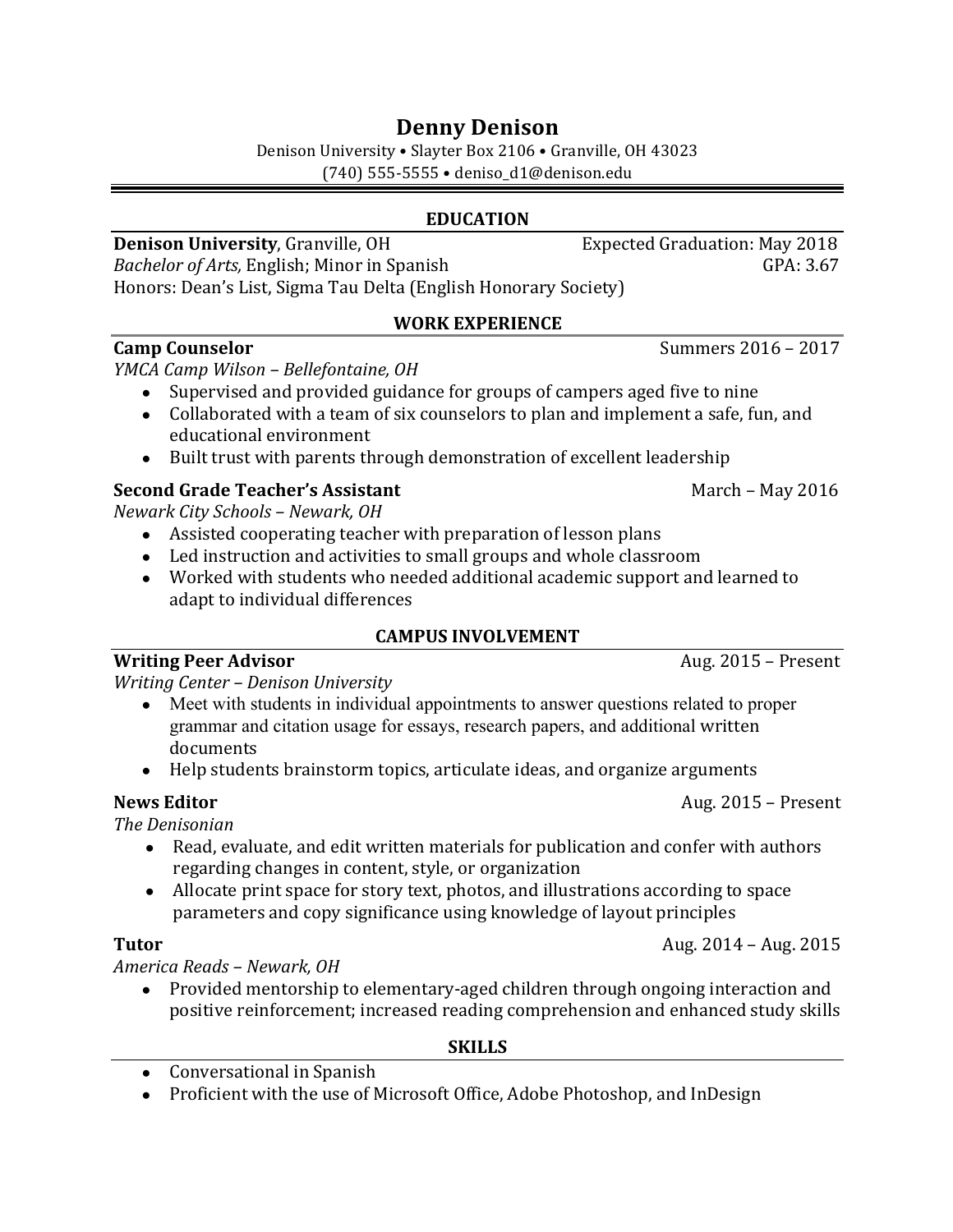# **BUDDY DEEDS**

123 Sesame St., Granville, OH 43023 deeds\_b1@denison.edu • (740) 555-5555

### **EDUCATION**

**Denison University**, Granville, OH **Branch Branch Channel Constructs** Expected Graduation: May 2017

**Bachelor of Arts, Communication and Art History GPA: 3.5/4.0 GPA: 3.5/4.0** Honors: Dean's List (2014, 2015), Founders Scholarship (2013)

### **Organizational Studies Certificate** May 2016

• Completed courses in Organizational Psychology, studying the behavioral factors connected to how companies and other large organizations function successfully

### **EXPERIENCE**

### **Denison University Communication Department Granville, OH** Granville, OH

*Department Fellow* August 2016 - Present

- **○** Selected by department faculty through a competitive application process to support the faculty, staff and fellow students within the department
- **○** Act as the first point of contact for visiting students, providing strong customer service while guiding students to the appropriate person or resource related to their inquiries
- **○** Assist department faculty with gathering relevant research materials and helping report their findings through producing multiple PowerPoint presentations
- **○** Plan and facilitate seminars for all 300 students within the department on the importance of social media in education

### **The Buzzy Museum**  Columbus, OH

*Summer Research Intern* June - August 2016

- **○** Collaborated with the archival team to execute a three-month research project resulting in an understanding of the 75 year collection history and the production of a strategic plan for future installments
- **○** Gathered data by conducting more than 20 benchmarking interviews with museum patrons and museum historians around exhibit trends
- **○** Developed an Access database to house collection data from over 300 exhibits
- **○** Produced a resource guide outlining collection trends and collaborated with project leaders to deliver the presentation to the museum's senior leadership team

### **Denison University, Organizational Studies Program Markoll Constructs Constructs Cranville, OH**

**Participant** May 2016

**○** Consulted with a team of students to assess a local company and presented recommendations to the client outlining ways to improve their marketing strategy

### **CAMPUS INVOLVEMENT**

| Lambda Chi Alpha                                                                       | August 2016 - Present |
|----------------------------------------------------------------------------------------|-----------------------|
| <b>Vice President</b>                                                                  |                       |
| Allocate chapter funds from operational budget exceeding \$70,000 annually<br>$\circ$  |                       |
| Manage billing cycles for over 100 members and collect and organize all payments       |                       |
| <b>Denison University Admissions</b>                                                   | Jan. 2014 - May 2016  |
| <b>Tour Guide</b>                                                                      |                       |
| Presented Denison campus to prospective students and their families during visitations |                       |

**○** Informed visitors of the many benefits that stem from a liberal arts education

### **Denison Club for Students March 2015 - Present March 2015 - Present**

**○** Attend alumni networking events and market schedule of events across campus

### **LeaderShape Institute** January 2015

**○** Developed leadership skills during retreat consisting of over 50 students and faculty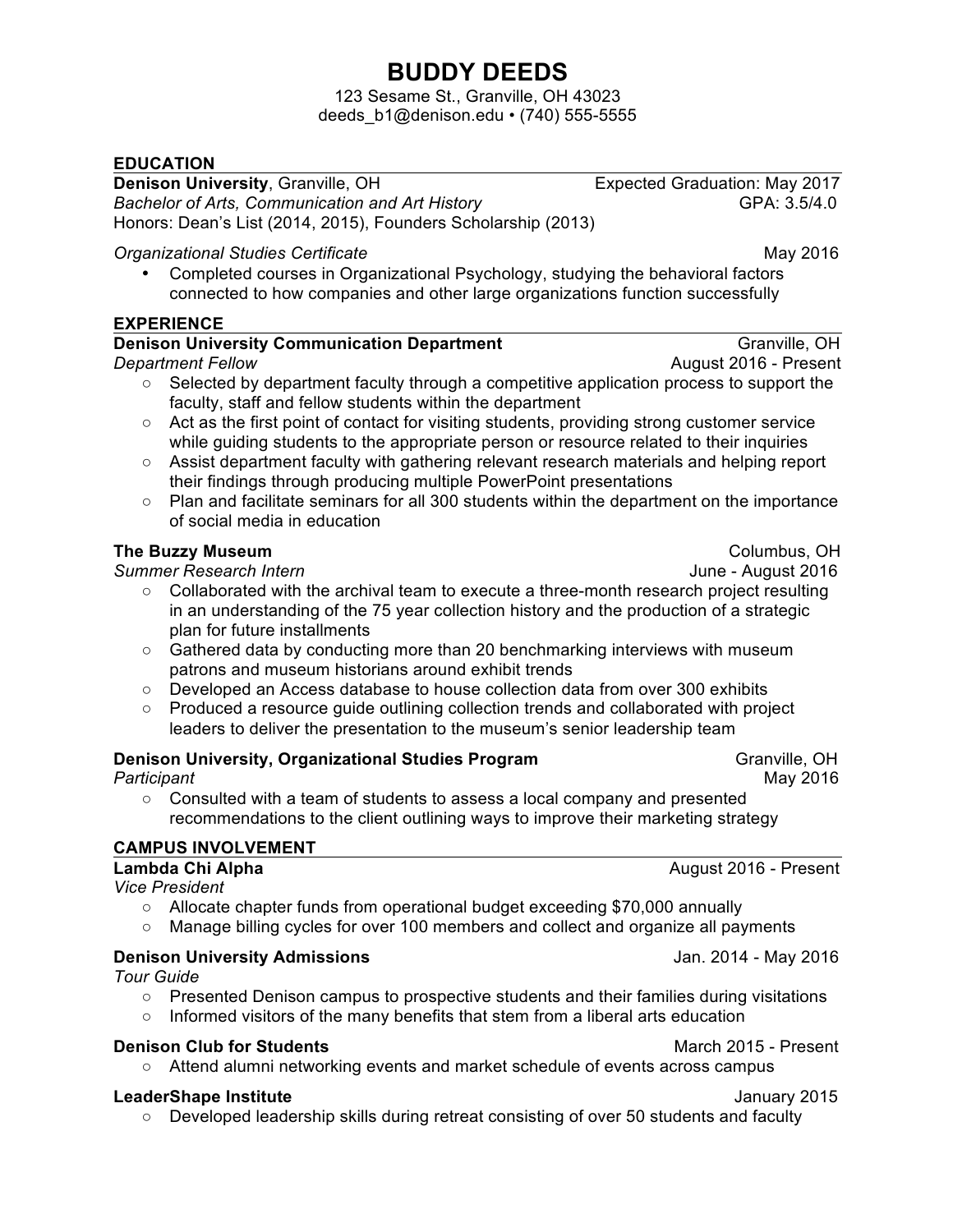# **Rachelle B. Red**

Slayter Box 1111 Denison University **Accord 2018** 2019 12:00 12:00 2019 12:00 2019 12:00 2019 12:00 2019 12:00 Granville, OH 43023 contract the contract of the contract of the contract of the contract of the contract of the contract of the contract of the contract of the contract of the contract of the contract of the contract

### **EDUCATION**

**Bachelor of Science, Biology GPA: 3.72/4.00** 

### **LAB SKILLS**

- Dissection skills, including use of A.D.A.M. software
- Field data collecting, data analysis methods, advanced statistics
- Quantitative bacterial plating and enrichment cultures
- Bacterial identification (biochemical, physiological, and structural analysis)
- UV-mutagenesis/temperature-sensitive mutants
- Cell fractionation by differential centrifugation

### **RESEARCH EXPERIENCE**

**Summer Scholars Program, Denison University**, Granville, OH May 2016-August 2016 *Undergraduate Researcher*

- Conducted 10 weeks of independent research on the correlation between habitat selection and animal behavior by designing and facilitating lab experiments
	- Wrote, edited and co-published a 10-page research paper with a Biology faculty member in the *Journal of Animal Science*

### **Biology Department, Denison University**, Granville, OH May 2015-June 2015

*Research Assistant*

- Selected for the competitive Anderson Research Award to study nerve regeneration in the mammalian central nervous system out of 150 applicants
- Conducted 12 weeks of extensive research under Dr. John Smith, including both qualitative and quantitative research methodologies
- Presented findings and research methodology to campus community in a professional manner at the Summer Science Symposium

### **LEADERSHIP AND INVOLVEMENT**

**Biological Society, Denison University,** Granville, OH August 2014-Present *President*

- Organized monthly meetings with society officers, members, and faculty to increase awareness of society initiatives
- Coordinated logistics for 2 professional development events per semester, including recruiting alumni speakers, making room reservations, and setting up technology

### **COSI Summer Camp, Columbus, OH August 2012-May 2015**

*Educational Coordinator*

- Collaborated with 7 team members to design weekly small group activities, including hands-on workshops and in-class presentations
- Utilized communication skills to engage children of all ages in events which promoted exploration of science

**Denison University**, Granville, OH Anticipated Graduation: May 2017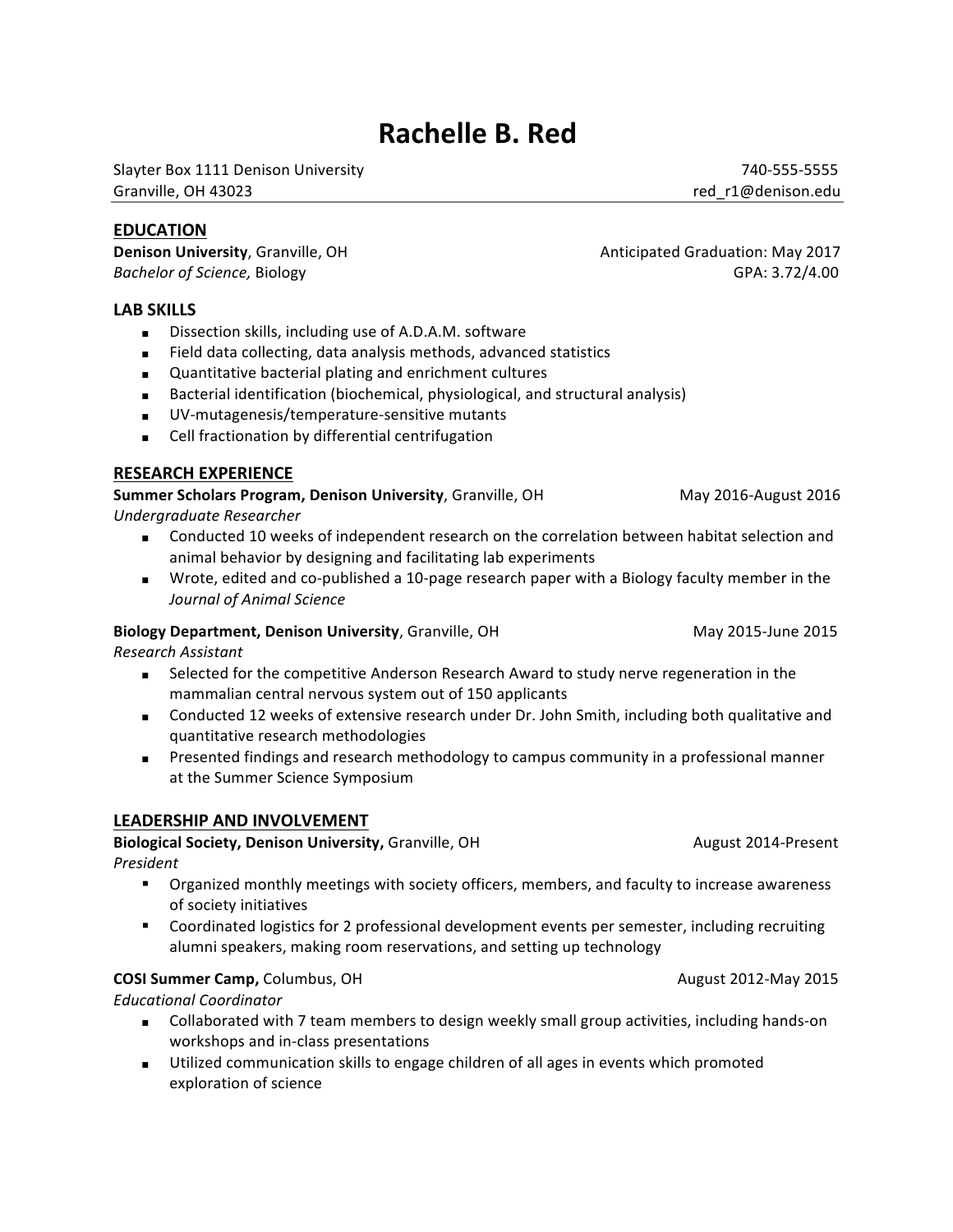# **Mac Watts**

Slayter Union 72372, Denison University (2008) 2008 2012 2014 2015 2016 2017 2018 Granville, OH, 43023 (Granville, OH, 43023 (Granville, Matter music music music music music music music music music music music music music music music music music music music music music music music music music music musi

### **EDUCATION**

**Denison\$University \$\$\$\$\$\$\$\$**Expected(Graduation(May(2017

**Bachelor of Science, Computer Science and Mathematics** GPA: 3.67/4.00

Relevant Coursework: Abstract Algebra | Artificial Intelligence | Graph Theory | Data Structures | Proof Techniques | Computing Systems | Mathematical Modeling

# **EXPERIENCE**

**Information Technology Service (ITS), Denison University Summer 2014-Present** 

 $Technical Assistent$ 

- Manage inventory of \$1.2M worth of ITS equipment by coordinating the purchasing and distribution of all new employees' computers
- Reduced the annual Cost of Replacement budget line by 15% (\$20,000) by resolving employee issues with their laptops and hardware
- Solved 75% of client technical issues during the first call to the help desk, exceeding the average first call solution rate of 63%

### **Department of Math and Computer Science, Denison University Summer 2015**

**Student Researcher, under supervision of Dr. May Mei** 

- Selected by Dr. Mei, through a competitive proposal process, to assist with national grant funded research on the use of Artificial Intelligence (AI) in Google search result algorithms
- Developed an AI program that can dissect and replicate Google search algorithms, predicting the top 5 search results for more than 100 million search entries within a 2% margin of error
- Published findings in the *Journal of Artificial Intelligence* and asked to present at the *National)Conference)on)Artificial Intelligence* in(July(2016

### **Academic Support and Enrichment Center, Denison University Spring 2014** *Student Tutor*

Improved students' classroom performance and the department's retention rate for Computer Science (CS 109), Intermediate Computer Science (CS 173), Calculus I (Math 123), and Calculus II (Math 124) through collaborating in subject specific oneon-one advising session and facilitating group training sessions on study skills

# **LEADERSHIP AND INVOLVEMENT**

### **Denison Gaming Guild \$5 and Fall 2015-Present**

 $S$ *ecretary* 

- Communicate critical messages to the entire Guild about upcoming events and distribute minutes from the monthly officer board meeting
- Elected as a group officer to collaborate with the four other officers to make decisions and revise policy for the Guild and enact them

# **AWARDS & HONORS**

**Department of Math and Computer Science Fellow \$\$\$\$ \$\$** Spring 2015-Present **Denison Anderson Scholarship**   $\blacksquare$  **2015-Present 1.1 Spring 2015-Present**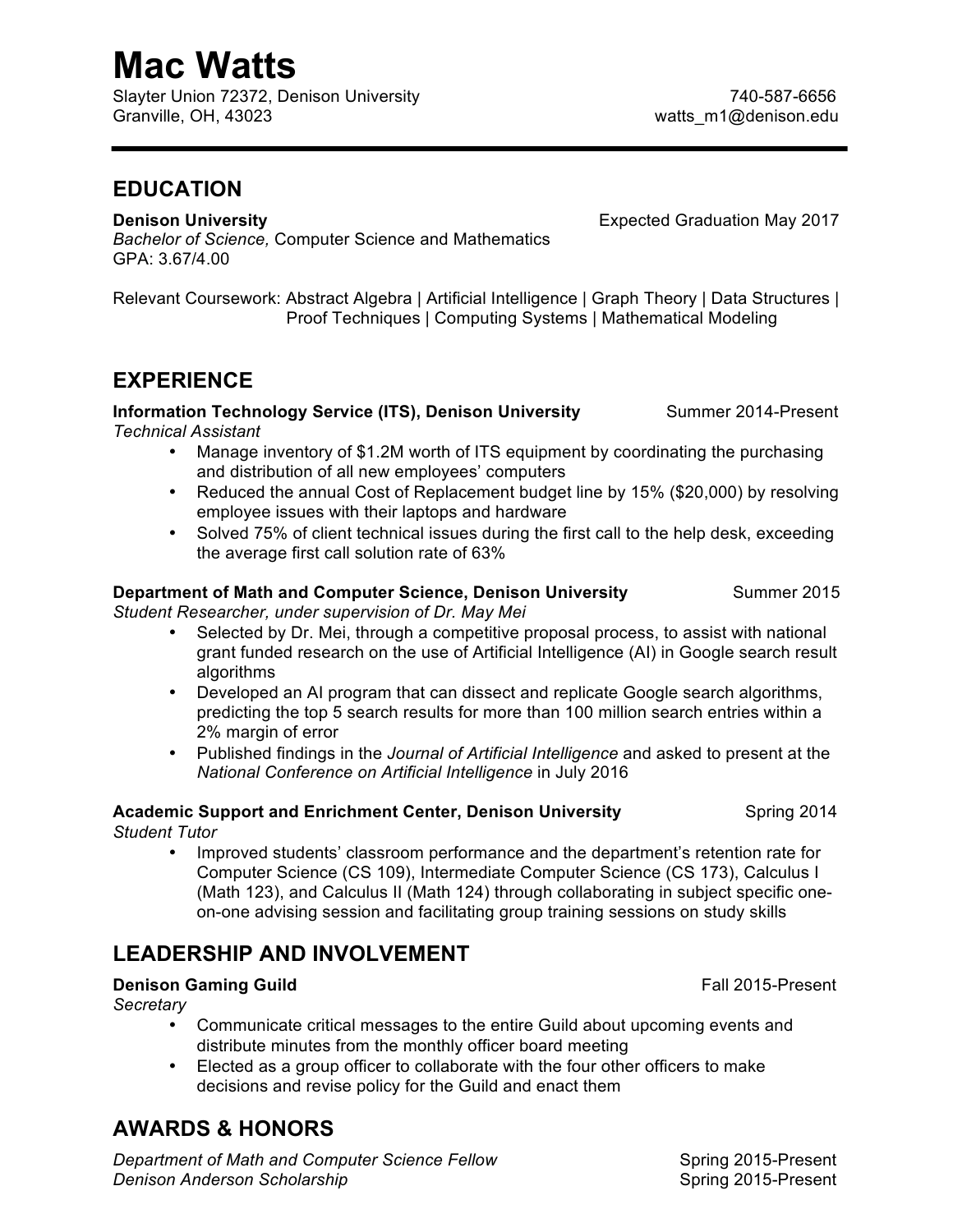# **JoAnna Vega**

833 Palm Court • Hendersonville, TN 37258 • Phone (615) 322-3212 • vega\_j1@denison.edu

Vocal Range: E below C4-C6 Height: 5'6"

### **EDUCATION**

**Denison University** – Granville, Ohio Expected Graduation May 2017 *Bachelor of Arts,* Theatre and Music GPA: 3.56/4.00 Awards: Fannie Judson Farrar Memorial Award Organizations: Theta Alpha Phi

### Gaiety School of Acting Ireland, (IES) – Dublin, Ireland Fall 2015

*A premier study abroad program for acting, the arts, and theater. Fulfilled academic credit and lived with host family.*

### **COLLEGIATE THEATRE**

| <b>Einstein and Roosevelts</b> | Alice Roosevelt Longworth     | Denison University |
|--------------------------------|-------------------------------|--------------------|
| Legacy of Light                | The Physicist                 | Denison University |
| The Nerd                       | Clelia Waldgrave              | Denison University |
| <b>Inherit the Wind</b>        | Rachel Brown                  | Denison University |
| A Midsummer Night's Dream      | Titania, Queen of the Fairies | Denison University |
| <b>Spite for Spite</b>         | Diana                         | Denison University |

### **COMMUNITY THEATRE**

| Singin in the Rain     | Kathy Selden  | Little Theatre Off Broadway  |
|------------------------|---------------|------------------------------|
| <b>Lost in Yonkers</b> | Aunt Bella    | Little Theatre Off Broadway  |
| <b>Of Mice and Men</b> | Curley's Wife | Little Theatre Off Broadway  |
| Gypsy                  | Rose          | Germantown Community Theatre |
| The Sound of Music     | Maria         | Germantown Community Theatre |

### **ONLINE PORTFOLIO**

**DeniseWatts.squarespace.com**

### **SPECIAL SKILLS**

Piano, Flute, Violin, Choreography, Ballet, Tap, Jazz, Ballroom, Dialects, Sing in Spanish, French, and German, Makeup Artist, Costume Design, Lighting, Sound Board

### **CAMPUS INVOVLEMENT**

**Costume Shop, Theatre Department,** *Seamstress* **Independent Theatre Association,** *Performer* **Joint Association of Musicians, Bands, & Appreciators of Noise at Denison**, *Member* **Ballet Club**, *President* **Flute Ensemble,** *Soloist*